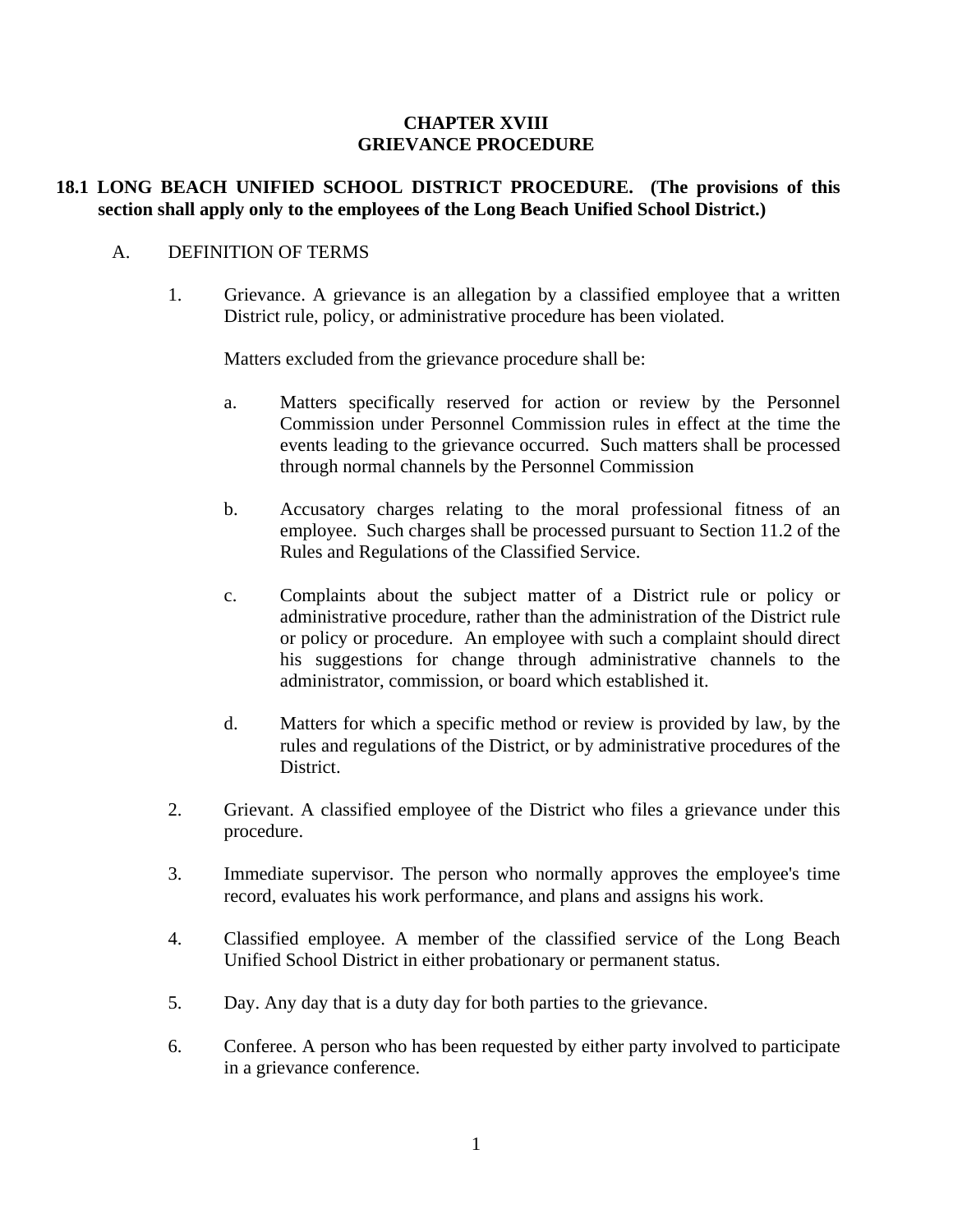### B. GRIEVANCE PROCEDURE

# 1. Step 1

- a. An employee shall make known to the immediate supervisor the existence of a grievance and the facts relating thereto within five working days of the specific or documented incident or after the recognition of a nonspecific occurrence. If more than one employee shares in the allegation, one grievance shall be processed on their behalf.
- b. Informal discussion between the employee and the immediate supervisor shall take place to attempt to resolve the grievance. The conference shall be confined to the parties immediately concerned. An examination of the facts to reach a satisfactory solution shall when possible be attempted within five working days after the grievance has been presented. The immediate supervisor shall communicate his decision to the employee involved within five working days of the informal discussion.
- c. If the grievance has not been resolved through the informal discussion with the immediate supervisor, the employee may within five working days of receipt of the supervisor's decision file on official District forms with the immediate supervisor a written statement of the grievance, containing a clear, concise statement of the grievance; the circumstances involved; citation of the specific policy, rule or regulation alleged to have been violated; the decision rendered at the informal conference; and the specific remedy sought. A copy of the written grievance shall be filed with the Office of Employee Relations. The immediate supervisor shall within five working days after receipt of the written grievance give a written decision. Copies of such written decision shall be given to the parties involved, to the next higher level supervisor, and to the Office of Employee Relations.
- d. In the absence of the immediate supervisor, the next higher supervisor in whom authority exists to take corrective action may, at his discretion, take action on a grievance as provided in Step 1.
- 2. Step 2
	- a. If the grievant is not satisfied with the decision at Step 1, he may within five working days of receipt of the written decision appeal in writing on the appropriate form to the next level of supervisor in whom authority exists to take corrective action. In the case of school-assigned employees, this supervisor would be the site administrator unless the proceedings in Step 1 were between the site administrator and the employee.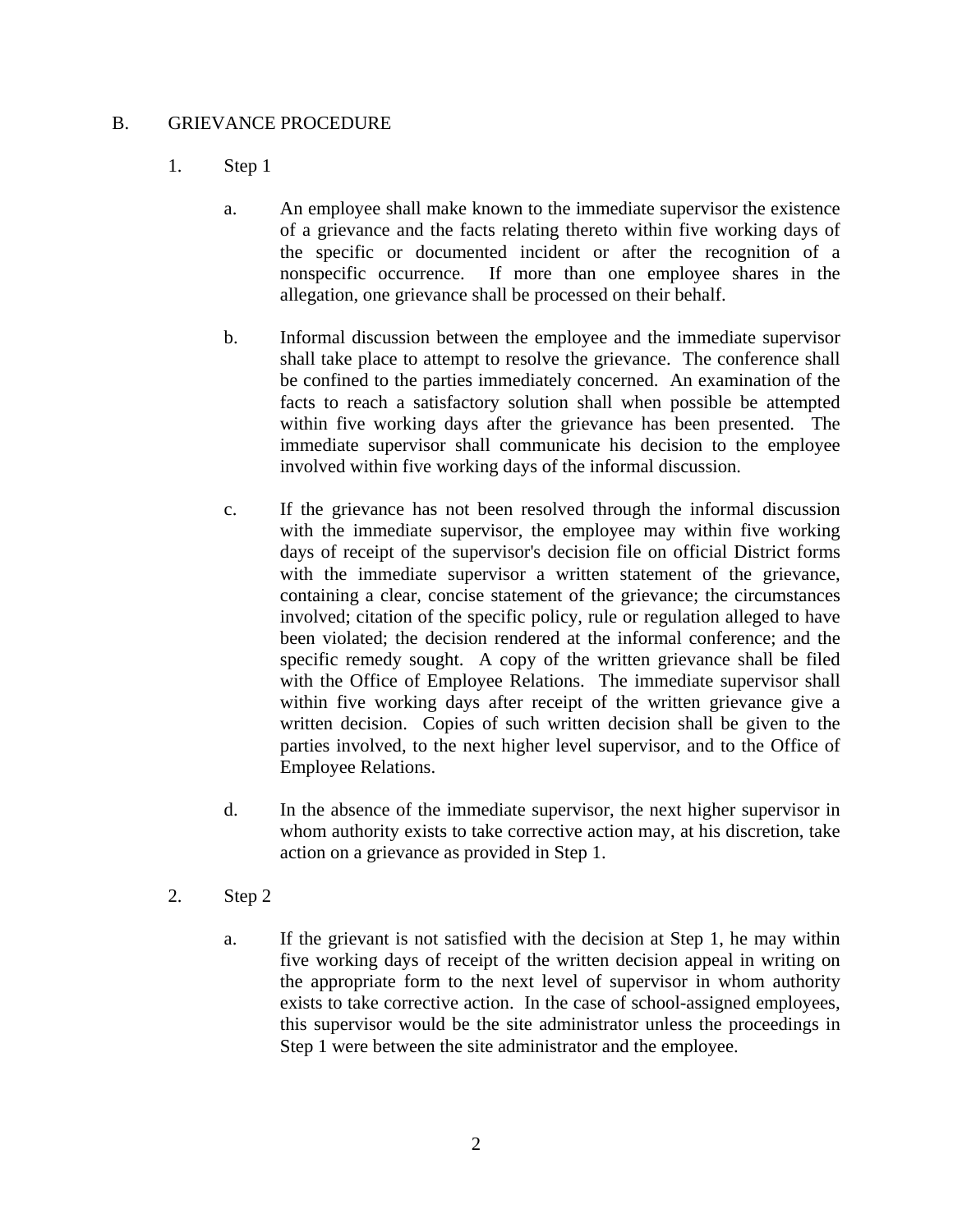- b. The appeal shall include the relevant particulars, reasons for the appeal, and the remedy sought. A copy of the original grievance and of the immediate supervisor's response shall be attached. A copy of the appeal shall be filed with the Office of Employee Relations.
- c. The supervisor shall within five working days of receipt of the appeal, or as soon thereafter as possible, hold a conference to discuss the grievance.
- d. The employee shall be in attendance. He may present his own case or may be represented by a person of his own choosing at this and any subsequent stage of the grievance procedure. The supervisor and the grievant may each have a representative at this and any subsequent stage of the grievance procedure. Any employee of the Long Beach Unified School District may serve as a representative without prejudice or loss of salary, provided that he notified his supervisor in advance. So far as possible, conferences will be scheduled at times that re least disruptive to the District's operation.
- e. After completion of the conference, and such other investigation as may be necessary, the supervisor shall within five working days give his decision in writing to the grievant, the immediate supervisor involved, to the appropriate branch, division, and/or department heads, and to the Office of Employee Relations.
- 3. Step 3
	- a. Either party involved in the grievance procedure not satisfied with the decision rendered in Step 2, may within five working days of receipt of the decision appeal to the appropriate assistant superintendent, in the case of employees assigned to the Education Department, or in the case of employees assigned to the Business Department, to the Deputy Superintendent through the appropriate branch, division, or other intermediate administrators, unless these were the supervisors referred to in Step 2. In such a case, the grievant may proceed as provided in Step 4.
	- b. The Step 3 appeal shall be presented in writing on the appropriate form and shall include a clear, concise statement of the grievance; the act or condition on which it is based; the remedy desired; the persons involved; and the course of action that has been followed, including the decisions rendered in Steps 1 and 2, the reasons why the decision(s) is/are being appealed, and the name of the party's representative, if any. A copy shall be provided the other party, and a copy shall be filed with the Office of Employee Relations for circulation to appropriate administrators.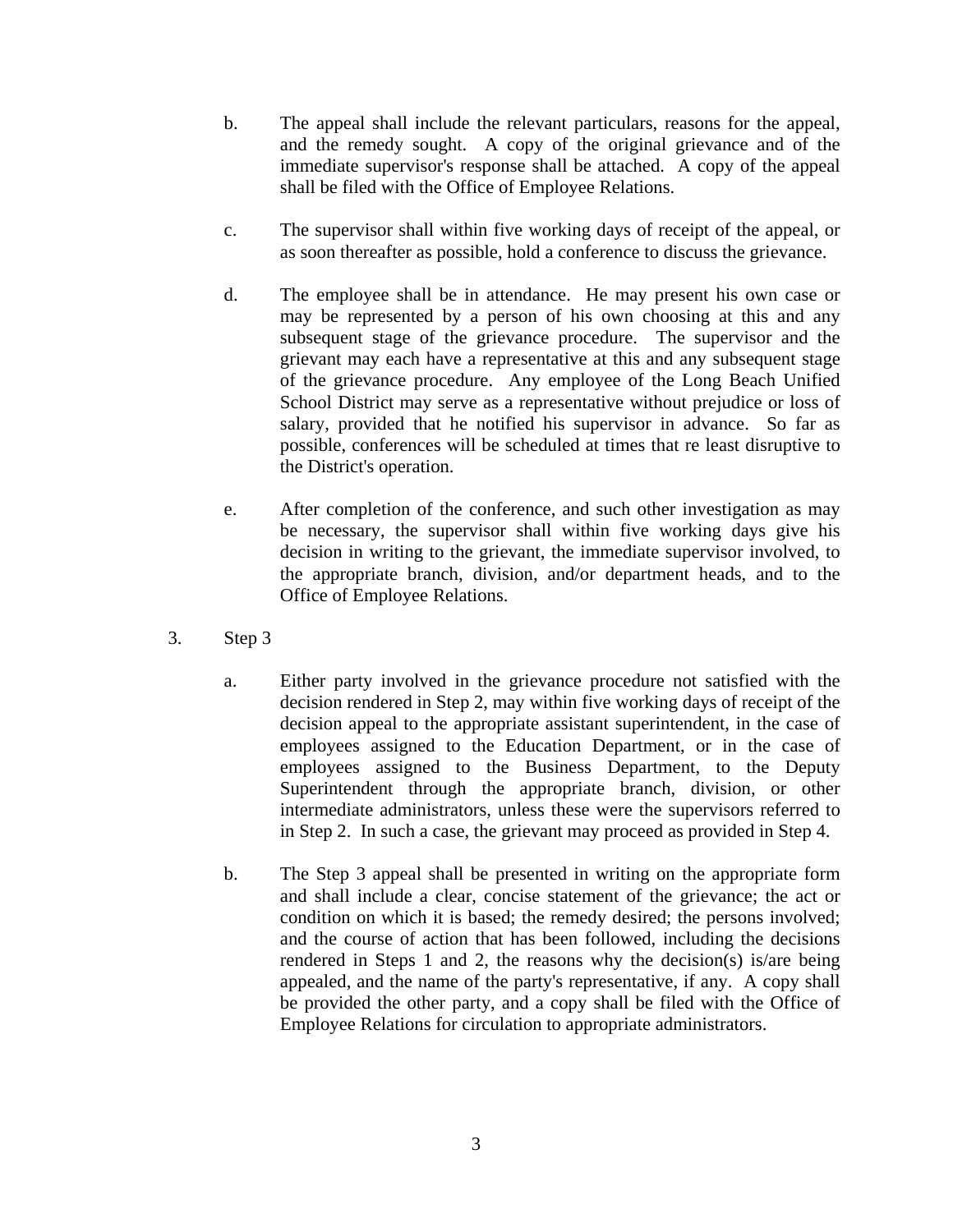- c. The reviewing administrator or his designee shall hold such conferences and make such investigations as may be necessary to reach a decision. In case of conferences, the parties may be represented as provided in Step 2.
- d. Within ten working days of the conclusion of the aforementioned investigation, the reviewing administrator shall give the parties his decision in writing. A copy of the decision shall be provided the Superintendent of Schools, and a copy shall be filed with the Office of Employee Relations for circulation to appropriate administrators.
- 4. Step 4
	- a. If the grievant is not satisfied with the decision at Step 3, he may within five working days of receipt of the decision appeal the decision to the Superintendent of Schools or his designee. This appeal shall be in writing and shall include a copy of the original grievance, the decisions previously rendered, and the reasons for the appeal.
	- b. The Superintendent or his designee shall give his decision in writing to the grievant within ten working days of receipt of the appeal, or as soon thereafter as possible. A copy of the decision shall be filed with the Office of Employee Relations for circulation to appropriate administrators.
- 5. Step 5
	- a. If the grievant is not satisfied with the decision of the Superintendent, he may within five working days of receipt of the decision appeal the decision in writing to the Board of Education. The appeal shall contain a copy of the original grievance, the decisions previously rendered, and the reasons for the appeal.
	- b. The Board of Education shall within 30 days of receipt of the appeal give their decision in writing to the grievant. A copy shall be filed with the Office of Employee Relations for circulation to appropriate administrators for such follow-up action as may be required.
	- c. The Board of Education review shall be the final step in the grievance procedure and its decision shall be final and binding upon the parties.

# C. OPERATING PROCEDURES

- 1. Every effort shall be made to resolve the grievances at the lowest possible level in the administrative hierarchy.
- 2. Any employee of the Long Beach Unified School District required to absent himself from his duties for attendance at meetings or conferences called under the